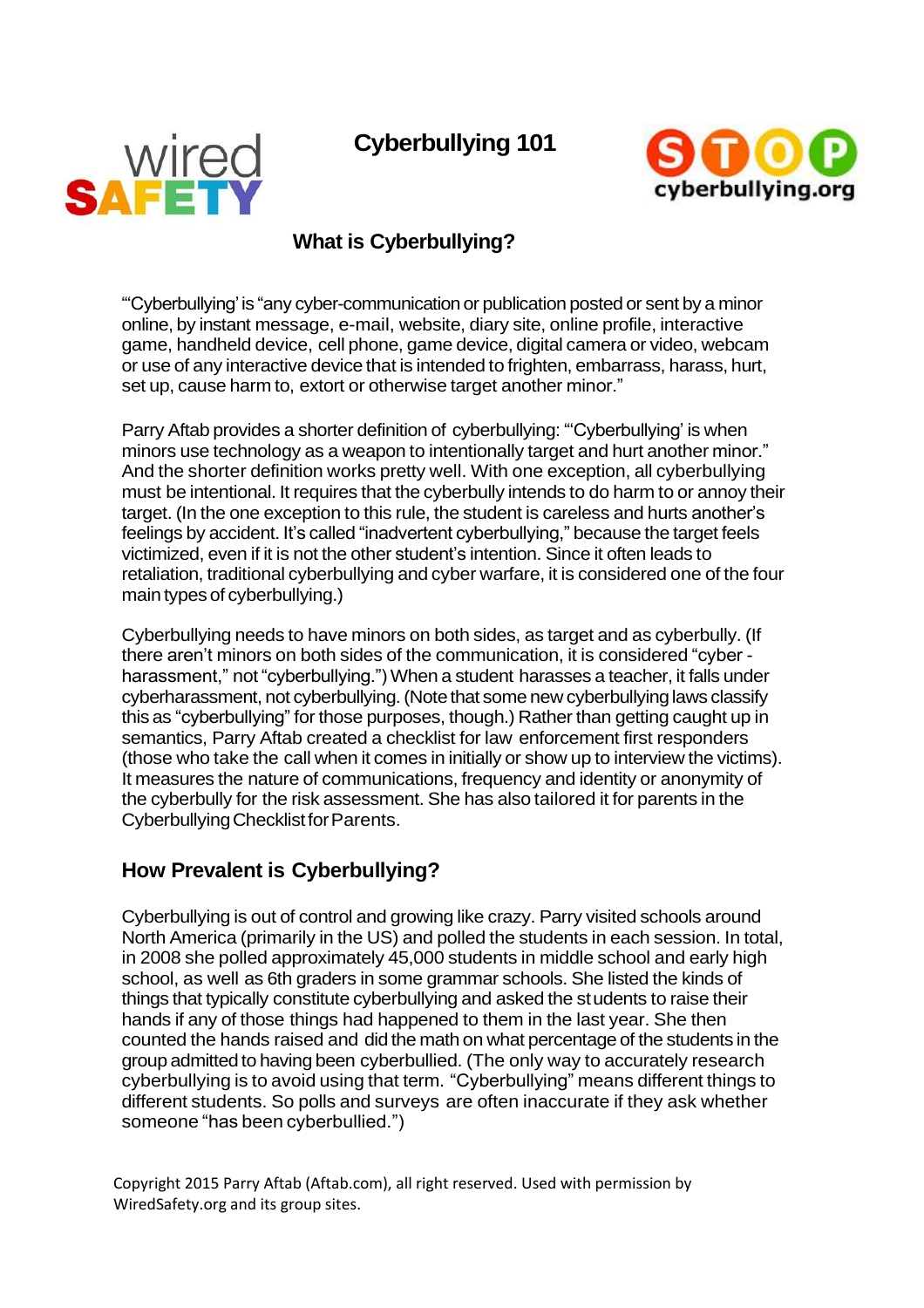She never had fewer than 85% of the students admit that they had been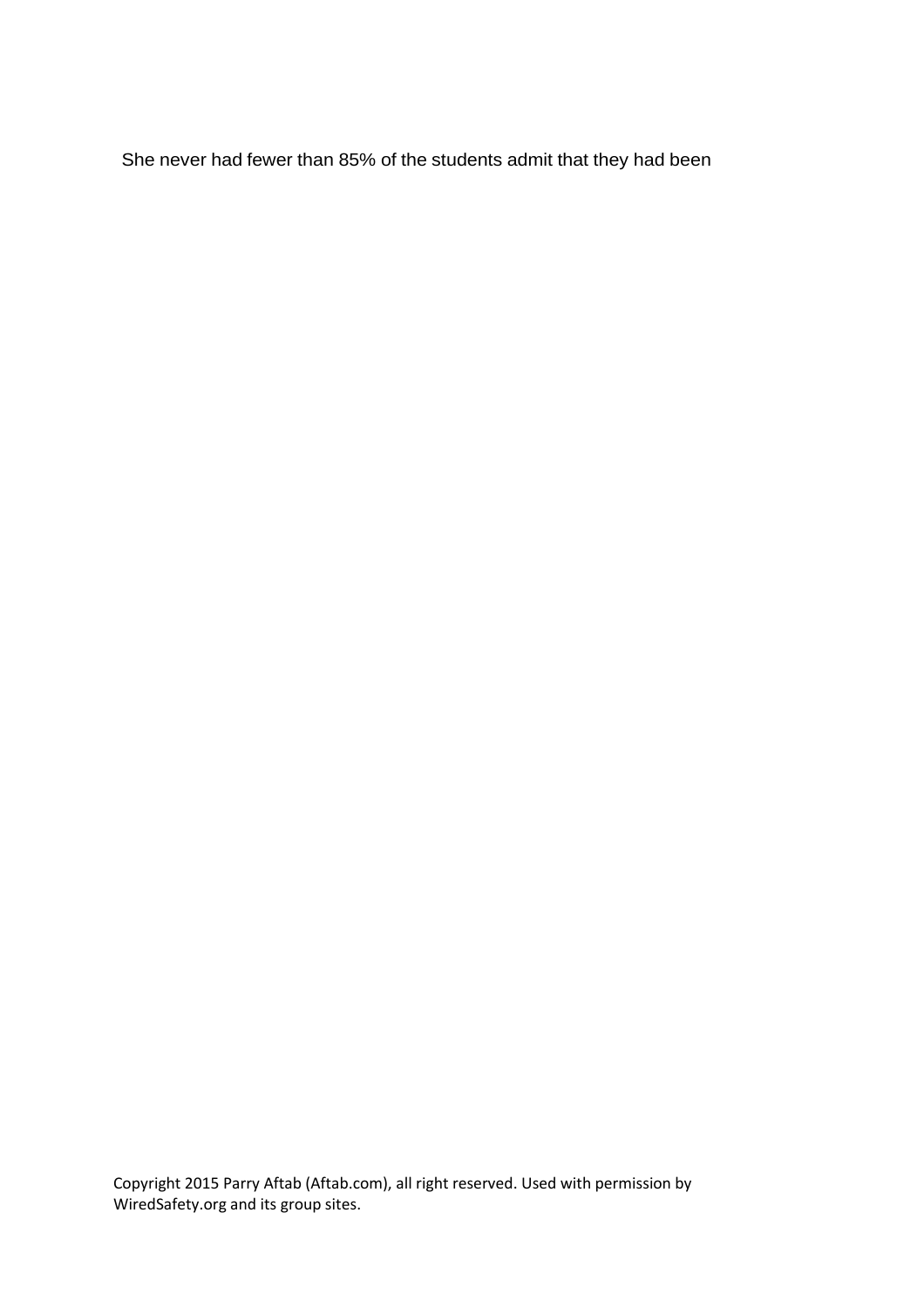targeted at least once in the last year. In 2006, in Westchester County, New York (an affluent county outside of New York City where most students have multiple devices with Internet connections), 97% of the middle-schoolers polled admitted to having been cyberbullied. And in one boarding and laptop school in Canada, 100% of the students responded that they had been cyberbullied. (For more information about the effect of laptop programs and boarding school Internet access on cyberbullying, read the "Laptop Programs Guide" for schools from aftab.com)

Yet only 5% of students would tell their parents if they are targeted by a cyberbully, the same students reported. There are 67 different reasons they have given Parry why they wouldn't trust their parents with their being targeted by a cyberbully. Most believe that their parents would blow things out of proportion, find out they were using a game, site or device they weren't supposed to be using or fear that they will turn off the technology. The rest span the typical spectrum – embarrassment, not wanting parents to know they are unpopular or fearing that their parents will believe the falsehoods and rumors.

In 2008, our polls disclosed that 50% of middle-schoolers had heard of or seen a website/profile/quiz bashing another student in their school, and 75% had visited one. 40% have either had their password stolen and changed by a cyberbully (locking them out of their own account) or had communications sent to others posing as them. Those percentages have increased steadily since then, with the latest polls showing that 100% of the students had heard of or seen a website/profile/quiz or tweets/texts or app posts bashing another student in their school, 85% of the students have visited or internationally viewed one of these and 55%have reported that their accounts had been "hacked" by a cyberbully, had their password stolen and abused or had communications sent to others by someone posing as them.

Cyberbullying begins as early as  $1<sup>st</sup>$  and 2nd grade, depending on the age when cell phones, virtual worlds, apps and Internet use begin. Interestingly, it peaks in 4th grade and again in 7th and 8th grade.

## **How Does Cyberbullying Work?**

Cyberbullying can be conducted using most digital and interactive technologies. When a new technology is released, students find ways to use them as weapons within days. They misuse cell phones, handheld gaming devices and text devices, digital still and video cameras, online game sites, social networks, webcams, virtual worlds, passwords, instant messaging, e-mails, blogs, photos, iPods and voice over IP devices.

There are five different cyberbullying methods:

- 1. Direct attacks (messages sent to the target directly);
- 2. Posted and public attacks designed to humiliate the target;
- 3. Cyberbullying-by-proxy (using others to help cyberbully the victim, either with or without the accomplice's knowledge);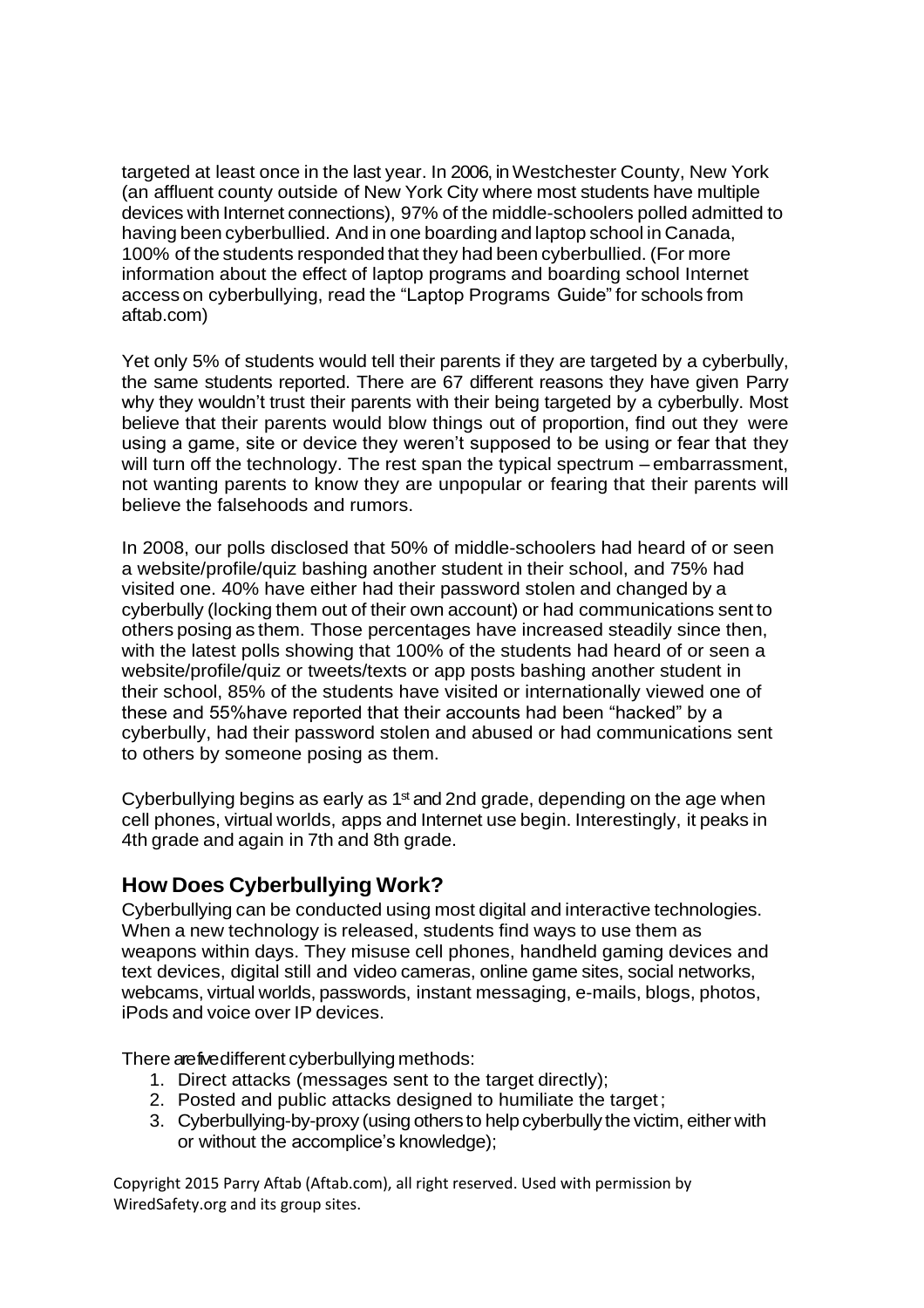- 4. Inadvertent cyberbullying (or accidental cyberbullying) when communications are not intended to hurt anyone, but result in hurt feelings; and
- 5. Privacy intrusions and exposure of private facts.

Because cyberbullying by proxy often gets adults involved in the harassment (without their knowing they are being manipulated by kids), and since it often involves both online and offline actions, it is much more dangerous than any other type of attack.

## **What Are the Different Kinds of Cyberbullies?**

There are four different profiles of cyberbullies (and one sub-type). They are categorized based on their motivations for the cyberbullying. They may use the same methods as the other kinds of cyberbullies, but the reasons for their actions are very different. Parry has designed an interactive that lays out the different types of cyberbullies, their motives, methods and solutions to each. It's called "Cyberbully Descriptions" and can be found on WiredSafety.org under"Resources/Interactives."

The four types of cyberbullies include:

- The "Vengeful Angel"
- The "Power-Hungry" (or "Revenge of the Nerds" sub-type of Power-Hungry)
- The "Mean Girls"
- The "Inadvertent Cyberbully" (sometimes called the "Accidental Cyberbully")

Some methods of cyberbullying are unique to a certain kind of cyberbully and so are the ways the cyberbullies maintain their anonymity or broadcast their actions to others. Some are secretive; some require an audience and some are entirely inadvertent.

#### "The Vengeful Angel":

In this type of cyberbullying, the cyberbully doesn't see themselves as a bully at all. They see themselves as righting wrongs, or protecting themselves or others from the "bad guy" they are now victimizing. They believe they are the Rob in Hoods of cyberspace. Vengeful Angels may be angry at something the cyberbully (or offline bully) did and feel they are taking warranted revenge or teaching the other a lesson. The Vengeful Angel cyberbully often gets involved trying to protect a friend or another student whom is being bullied or cyberbullied. When Vengeful Angels arise in a school, it is usually a sign that something in the system isn't working. They step in because no one else does.

The "Power-Hungry" and "Revenge of the Nerds"(a sub-type of Power Hungry cyberbullies):

Just as their schoolyard counterparts, some cyberbullies want to exert their authority, show that they are powerful enough to make others do what they want and some want to control others with fear. Sometimes the student wants to hurt another student. Sometimes they just don't like the other student, are just seeking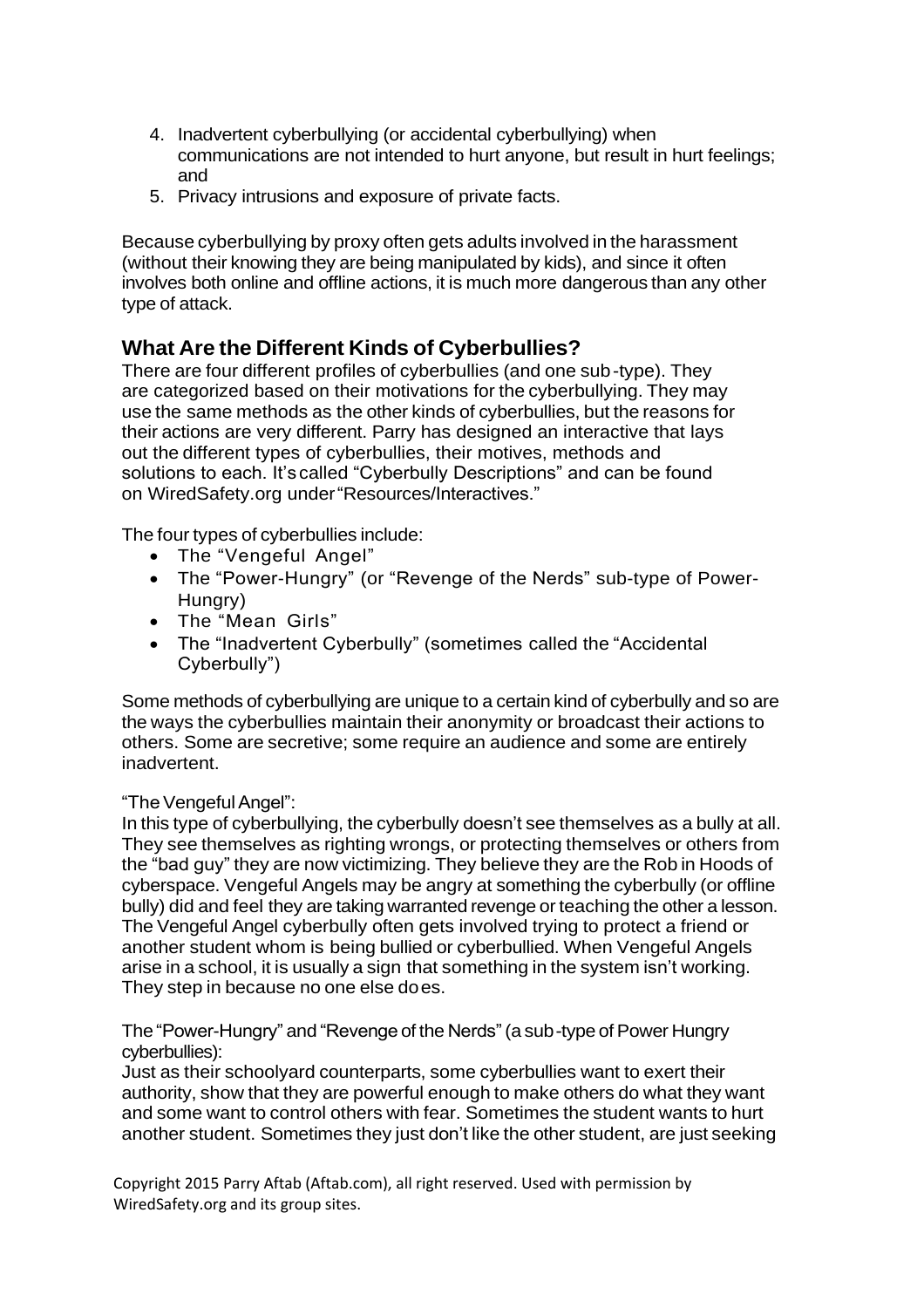a reaction or are just targeting the next person to log on (the classic wrong place at the wrong time motive). They are looking for attention and want to see their target(s) sweat. These are no different than the offline tough schoolyard bullies, except for their use of technology. And in most cases, they are the schoolyard thugs that use offline intimidation and their fists to hurt and control others and this is just another method of attack.

A sub-type profile of the "Power-Hungry" is called "Revenge of the Nerds." This type of cyberbully is often the victim of typical offline bullying. They may be female, or physically smaller, the ones picked on for not being popular enough, or cool enough (the "girls and the geeks"). They may have greater technical skills, as well.

They use technology to level the playing field between the strong and the weaker but tech-skilled. It is their intention to frighten or embarrass their victims in the same way as their beefier Power-Hungry cyberbully counterparts. And they are empowered by the anonymity of the Internet and digital communications and the fact that they never have to confront their victim in real life and risk being physically hurt. They may act tough online, but are not tough in real life. They are often not a bully but "just playing one on TV."

#### "MeanGirls":

This type of cyberbullying is always mean, but not always committed by girls. It occurs when the cyberbully is bored or looking for entertainment. It is a social exclusion method, where the cyberbully or teams of cyberbullies are showing their social clout. It is largely ego-based and they are the most immature of all cyberbullying types.

Typically, in the "Mean Girls" bullying situations, the cyberbullies are female. But Parry is seeing more males joining in existing Mean Girls groups or creating their own social groups of males who are in the "in crowd." This style of cyberbullying is used more often by girls to harass others girls than any other type of cyberbullying. (Boys most often use a Power-Hungry or hacking attacks tactic.) It is used more often for cross-gender cyberbullying as well and spreads very quickly. Mean Girls cyberbullying is often a campaign, rather than a one-off incident.

Mean Girl cyberbullies can do serious damage, especially to young teens and older preteens. In each case (to Parry's knowledge) of teen cyberbullying-related suicide, the cyberbullies used "Mean Girl" tactics to harass their victims.

Bystanders are crucial in a Mean Girls campaign, they are expected to be active and forward along mean messages and vote in bashing sites and quizzes. And because they fear that they will be the next victim if they don't join in, they tend to be very involved in helping perpetuate the cyberbullying.

#### "The Inadvertent Cyberbully":

Inadvertent cyberbullies usually don't think they are cyberbullies at all. They didn't mean to hurt anyone but were just careless. Parry terms this group "careless and clueless."She sometimes calls them the "accidental cyberbully"too, since students have problems spelling "inadvertent." They are also the one exception to the "cyberbullying requires intent" rule.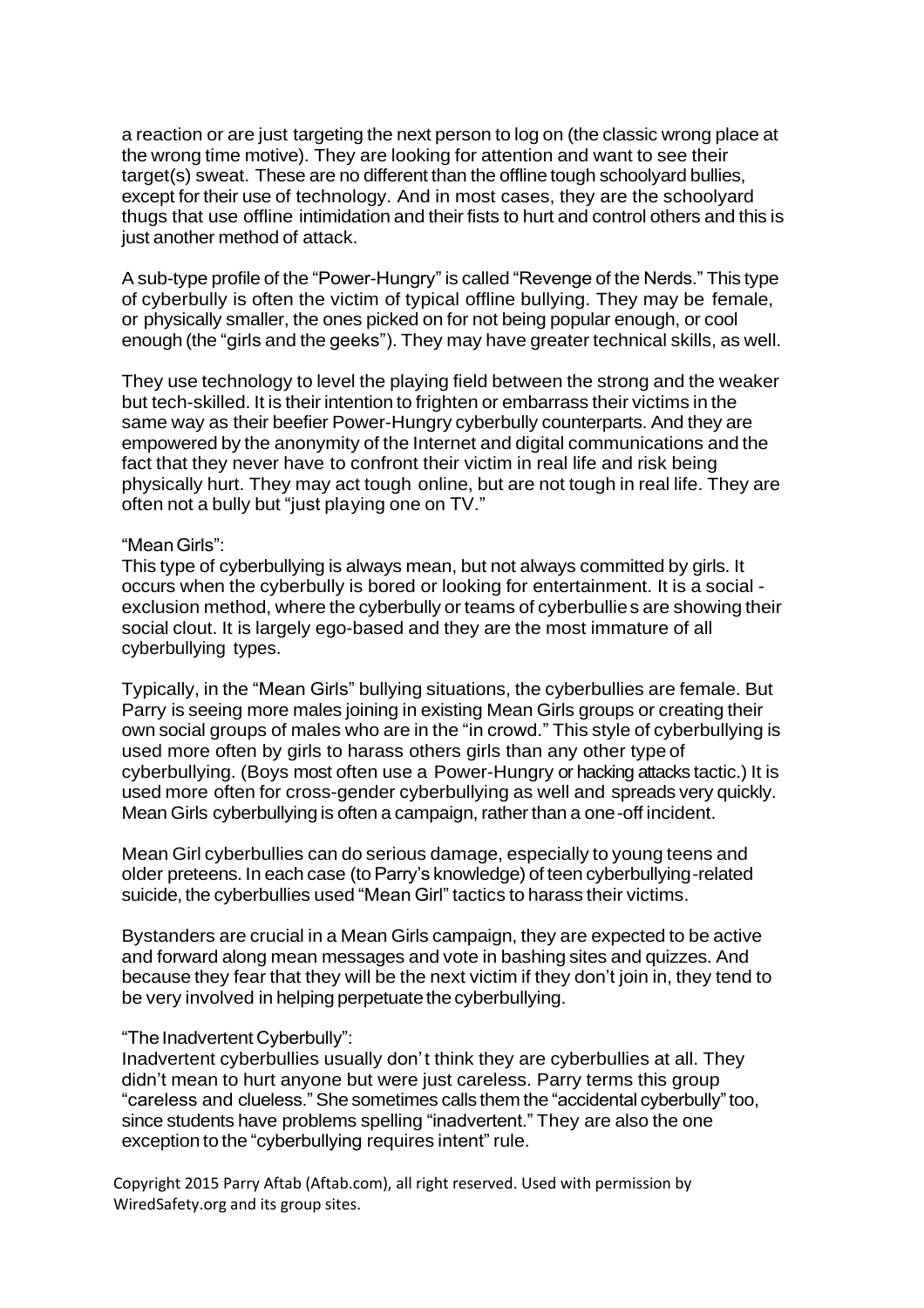Often they leave out crucial words like "not," when typing, or type faster than they can think and are not careful about what and how they say things. The recipient doesn't understand that the hurt was unintentional. And that's why it is still cyberbullying. Inadvertent cyberbullies may also be pretending to be tough online, or role playing, or they may be reacting to hateful or provocative messages they have received. Unlike the "Revenge of the Nerds" cyberbullies, they don't lash out intentionally. They just respond without thinking about the consequences of their actions. They may feel hurt, or angry because of a communication sent to them, or something they have seen online. And they tend to respond in angeror frustration. They don't think before clicking "send."

Sometimes, while experimenting in role-playing online, they may send cyberbullying communications ortarget someone without understanding how serious this could be. They do it for the heck of it. They might have been kidding around and their joking not appreciated, or may have used a new screen name that the "target" doesn't recognize. And maybe they just sent a message to the wrong person and that person takes offense.

## **Why Do Students Cyberbully Each Other?**

Who knows why students do anything? When it comes to cyberbullying, they are often motivated by anger, revenge or frustration. Sometimes they do it for entertainment or because they are bored and have too much time on their hands and too many tech toys available to them. Many do it for laughs or to get a reaction. They may do it because they think it's fun. And a growing number do it to make a point to others, to improve their profile's popularity or video's page views, get attention or their "15 megabytes of fame."

Each of the fourtypes of cyberbullies (and the one sub-type) does it fortheir own particularmotive:

- 1. The Power-Hungry cyberbullies do it to torment others and to enhance their view of themselves as being incharge.
	- a. Revenge of the Nerd cyberbullies (a sub-type of Power-Hungry cyberbullies) may start out defending themselves from traditional bullying only to find that they enjoy being the tough guy orgal.
- 2. Mean Girl cyberbullies do it to help bolster or remind people of their own social standing.
- 3. Vengeful Angel cyberbullies think they are righting wrongs and standing up for others.
- 4. Inadvertent cyberbullies never meant to hurt anyone, but because they were careless hurt them by accident.

While the tactics may differ, most are motivated by anger, lack of impulse control, frustration, ego-boosting, revenge, jealousy, the need to teach someone a lesson, the desire to impress others, to make a point, to be funny or become more popular, to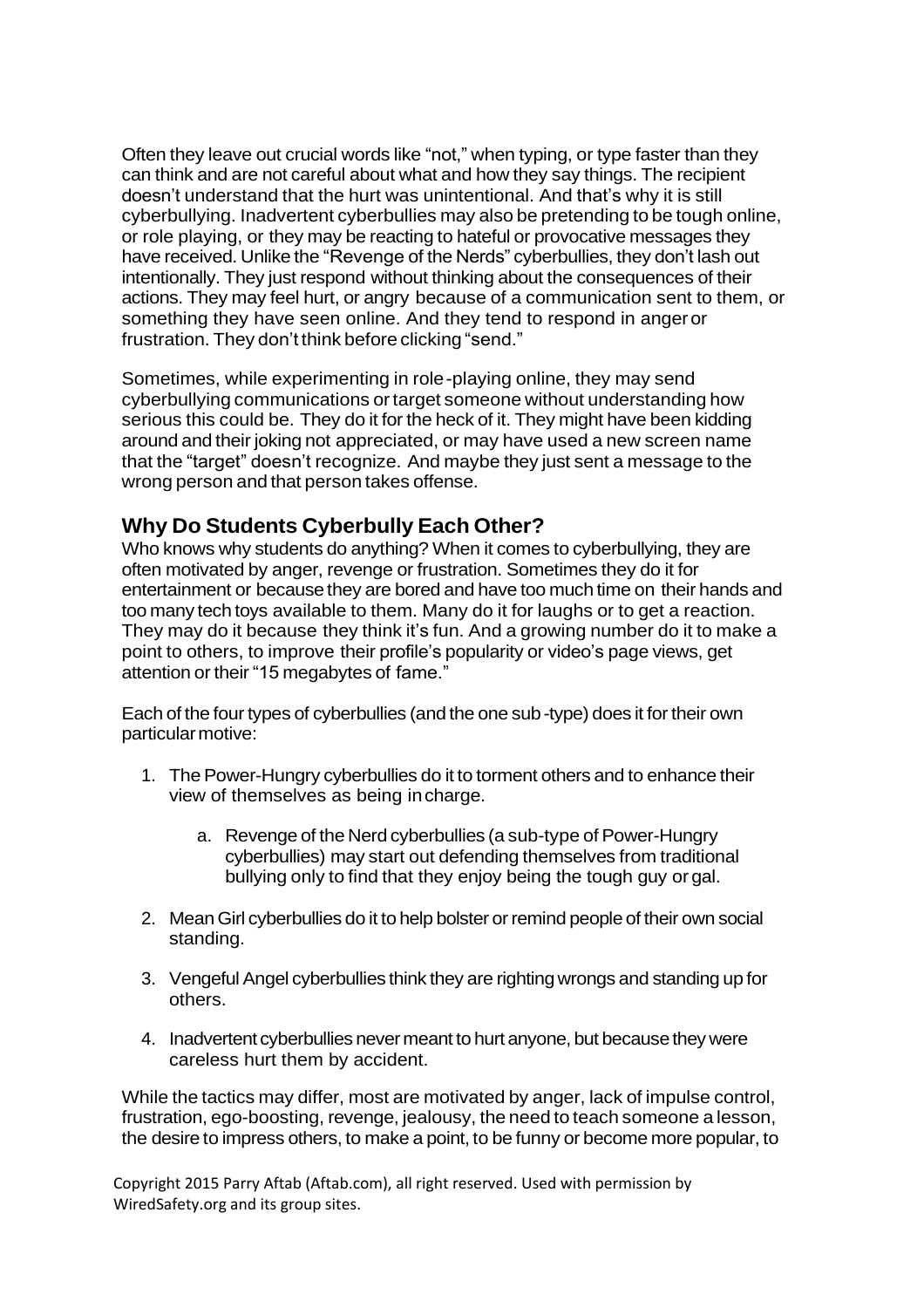draw attention to their online posts and presence, by boredom or by being careless, thoughtless and typing without thinking.

Because their motives differ, the solutions and responses to each type of cyberbullying incident have to differ too. Unfortunately, there is no "one size fits all" when cyberbullying is concerned. You have to target each cyberbully profilethe response that counters their motives.

### **What Ages are Impacted by Cyberbullying?**

Cyberbullying typically starts at about 7 years of age (younger in very connected communities) and usually ends (as "cyberbullying") around 15. After then the cyber harassment continues but it changes. It usually becomes sexual harassment or is done for revenge against a former boyfriend or girlfriend or former friend. It often involves threats to share sexts or other types of sextortion.

It is interesting to note that high school students deny that cyberbullying exists in high school. High school students insist that "cyberbullying" is for middleschoolers and something that happens before they mature into high-schoolers, Parry doesn't call it "cyberbullying" in high school. She calls it "cyber harassment" or "digital drama" instead. These terms resonate with high-schoolers far better than the term "cyberbullying."

Many cases of cyberbullying also occur right after a child receives their first IM or cell phone accounts when they often try to see what they can get away with. Some don't appreciate the consequences of their actions. (Many stop when they understand the consequences or how much their actions are hurting others, which points to the need for early education.)

Password theft and misuse and the theft of points or game "gold" from their friend's game account are often the earliest forms of cyberbullying among 6 -7 year olds. Interestingly, the younger kids use extortion as their preferred method of traditional cyberbullying. Cyberbullying has been trending younger and younger as the kids are using these technologies at earlier ages than ever before. Virtual worlds like Disney's become popular with kids as young as 3 or 4.

At the same time we are seeing cyberbullying trend downward in age, it is also trending upwards as a result of the growth of social networking sites and communities. Cyberbullying activities extend into universities, medical and law schools. (As defined, cyberbullying is only between or among minors, and technically this would fall into the "cyber harassment" category. Cyberharassment of adults by adults began before children had access to the Internet, and continues to grow.)

### **Who is a Typical Target?**

Any child, preteen or teen is a potential cyberbullying target. They don't need to have home Internet access, a cell phone or any cyber-connection. The cyberbullies are perfectly happy to have the technology do their dirty work in destroying reputations or creating offline responses to online provocation.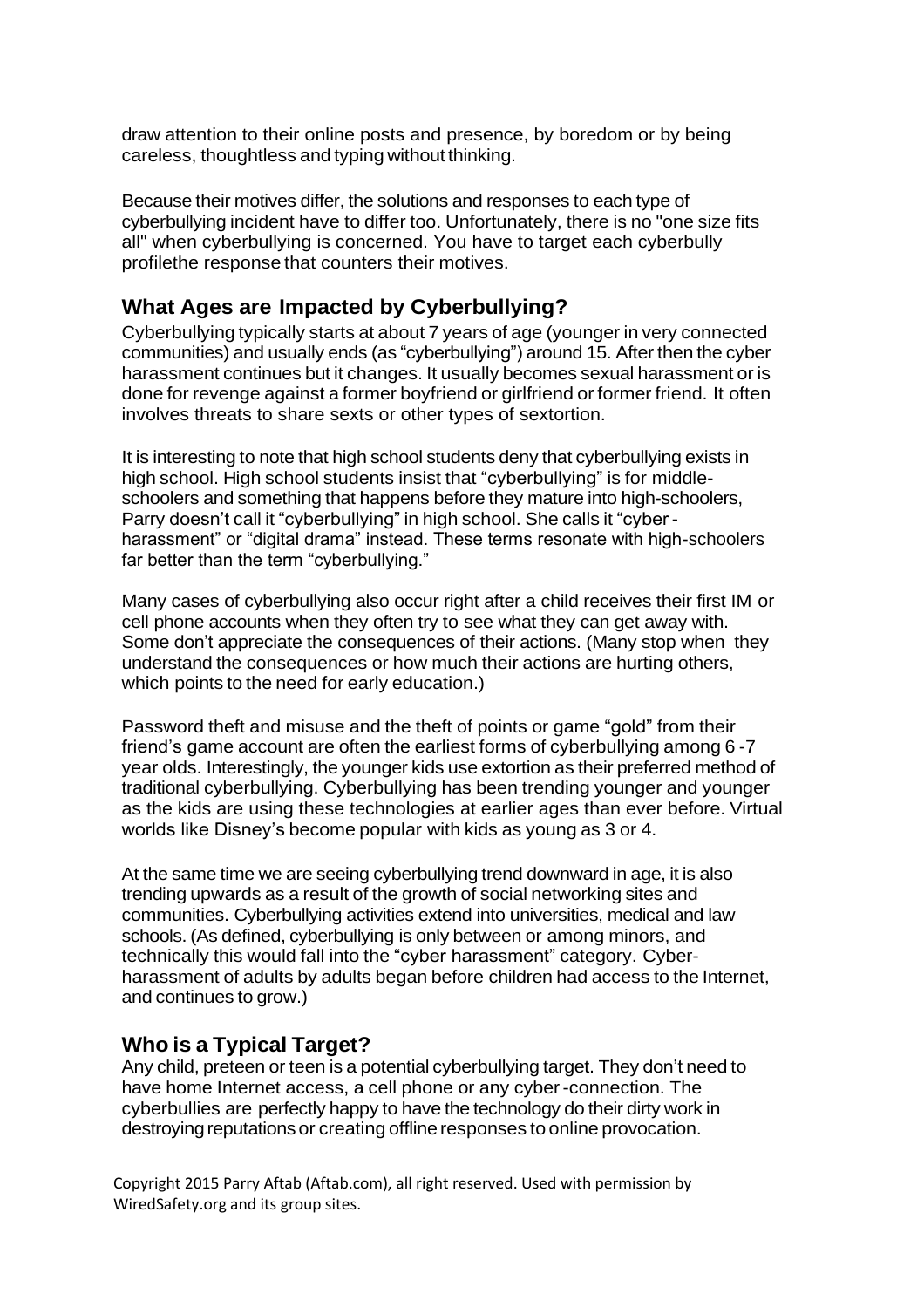Obviously, when friends have a falling out or romance takes a bad turn, cyberbullying is a viable option to settle scores and share hurt feelings. According to Teenangels' research and surveys, 70% of cyberbullying comes from friends or acquaintances.

Bigotry, hate and intolerance are big motivators, as well. Anyone who has been the target of offline bullying or is more vulnerable to it is a likely target too. Jealousy plays a powerful role in motivating cyberattacks by those involved or formerly involved in relationships, or those rebuffed by the ones they like. Friends pile on fast to "defend" their friends' honor, and lines are drawn in cyberspace.

The more a student shares personal and private information, gets involved in heated online debates or has an offline problem, the more likely they are to be targeted.

The less careful they are the fewer security settings and tools they use and the less care they take in their communications, the more likely they will be targeted. And, if their password is vulnerable, so are they. And 85% of grammar school students and 70% of middle and high school students have shared their passwords with at least one other person.

The more digitally-literate the students are, the less vulnerable they will be. Many leave themselves open to attack, hacking and having their personal information misused by cyberbullies. And an easy mark is far more obvious online than offline. Parry sees adoption of "digital hygiene" practices as an important step in preventing cyberbullying.

Cyberbullying starts early and continues to adulthood if things don't play themselves out or if they don't learn how to protect themselves.

## **The Risks by Technology**

The kinds of technologies used to cyberbully someone fall into three types – those that allow communication, those that share content and those that cost money or put technology at risk. Parry calls these "the 3Cs – contact, content and cost" and they include services, features and technologies.

While the students are very creative and can find new ways to misuse more services, features and technologies, there are favored types of technologies for each of the three methods of cyberbullying:

- Communication tools and features are used for direct attacks and to help spread rumors.
- Content tools and features share embarrassing and harassing images, information and comments; and
- Cost tools and features end up with text-bombs and high cell phone bills,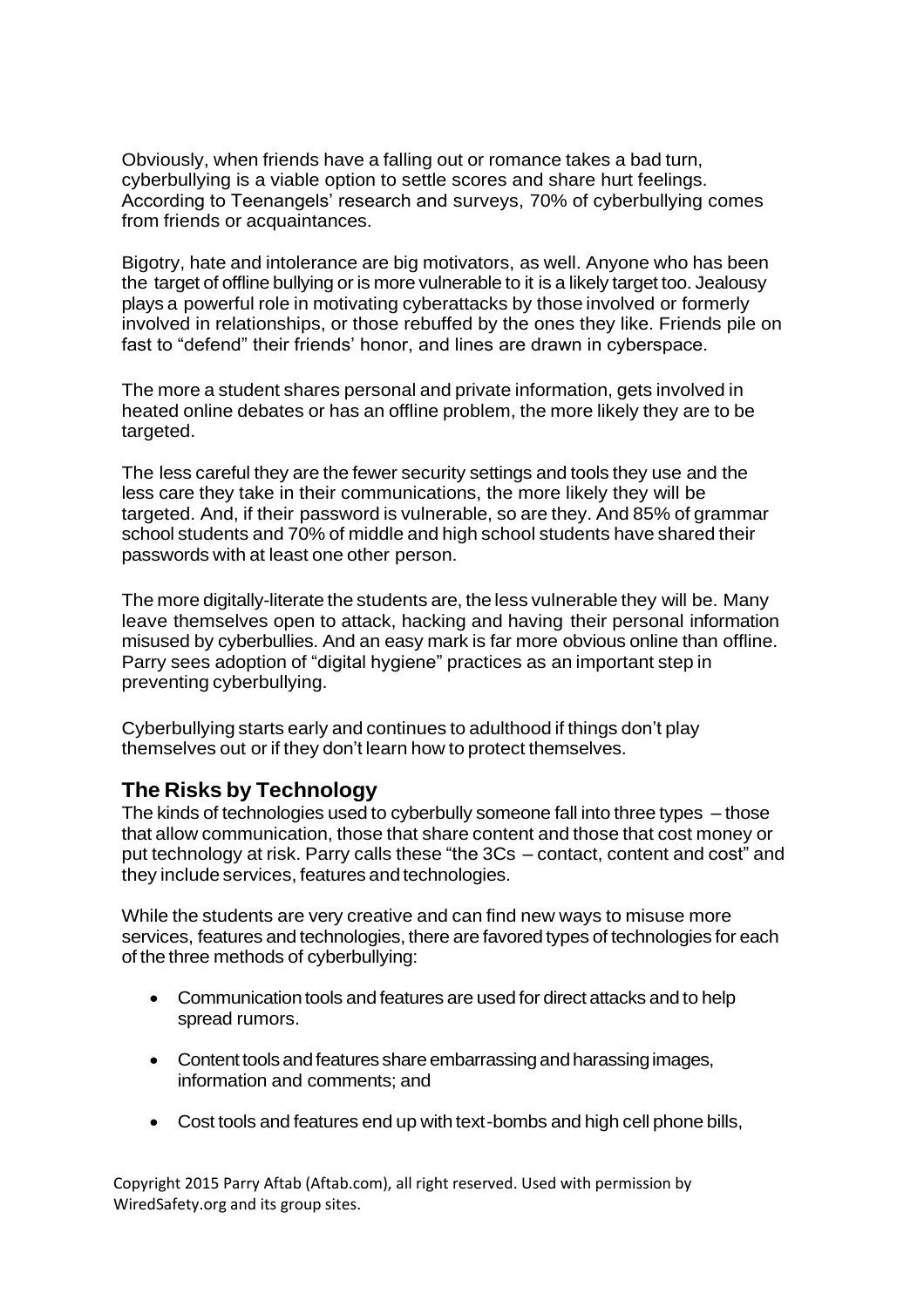hacking attacks and ID theft.

While the technology being used changes with the trends and times, we can be sure of one constant – if it can be used as a weapon to hurt someone, it will be.

Although cyberbullying can be conducted using most technologies, cell phones and social networks lead the pack. They have several things in common – they are fast and easy to use, the communications can spread quickly and they are impulsive in nature. Cell phones are used more in direct attacks and social networking for social and public attacks. Sadly, with the new applications and Internet-connected cell phones, social networking attack campaigns can be launched quickly from a cell phone, videos and all!

A school cell phone policy will do more than keep the students focused on schoolwork. It can help prevent cyberbullying during the school day and from school premises. In addition, when sextbullying is involved (forwarding sexually provocative or nude images taken and shared through text messages), cell phones are used as weapons. In cases where the images are of someone under the age of 18, under US federal law, those images constitute child pornography and the taking, sending or possession of them can result in serious criminal consequences. (To learn more about the items a cell phone policy should address, visit the School Policies section under WiredSafety.org/resources.)

## **What Can You Do To Address Cyberbullying?**

Creating a school cyberbullying policy and established set of procedures and communicating them to all stakeholders is crucial. To do that and address the need for getting students, parents, network and school administrators and community safety experts working together, every school should start with the creation of a WiredSafety School team. By bringing all stakeholders to the table (especially the students), the right tone to address cyberbullying on a school by school basis can be identified and the policies determined, written, communicated and enforced more easily.

In the early days of schools online we had a favorite motto: "Educate, don't legislate!" While we still believe that education is the first and last place to turn, we need some help here in legislation too. Laws that permit schools to get involved in off premises cyberbullying can be very helpful, but need to be narrowly drawn to avoid First Amendment challenges. Having a criminal law in place to allow law enforcement to investigate who is behind the messages is crucial. How can we teach accountability if we don't know whom to hold accountable?

But, as we said, it all starts with you – the educators! Educating the kids about the consequences of cyberbullying (losing their YouTube or Instagram accounts or having the police show up at their door) helps. Teaching them to respect others and to take a stand against bullying of all kinds helps too.

Teaching them Internet and information literacy skills have to be our primary mission. Password abuse is one of the keys to all cyberbullying evil. They use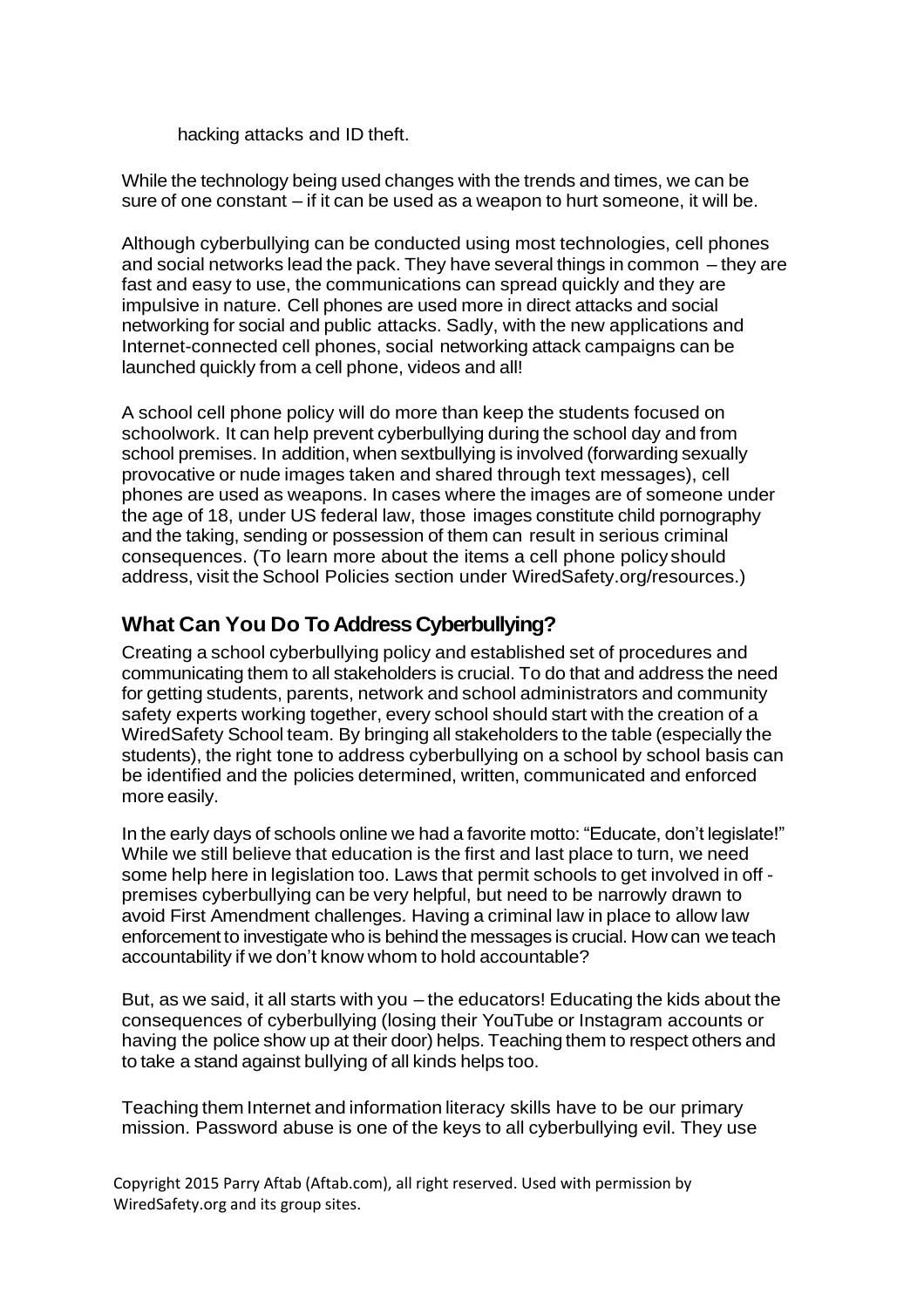each other's passwords without permission or hack into their account s to set them up, steal their points or items from game sites or change their passwords without letting their target know. Guiding them to use privacy settings when they use social networks, authenticating their devices (when available as a social media security option) and not share anything online that they wouldn't want their parent s, principal, predators, potential employers and high education institutions or the police to see is important too. The less personal information their potential cyberbullies have about them, the less ammunition they have to use against them.

Awareness of how much cyberbullying hurts can make all the difference in the world. Amanda Todd's tragic story has hit home with the students. Teens designed a program called "The Amanda Todd Pledge." It gets students to step up and take a pledge in Amanda's name not to cyberbully or see suicide as an option. To date more than 500,000 people have taken one of our StopCyberbullying Pledges. To take the pledge, print it out and have your students sign it and either return them to us at the address in the pledge instructions or e-mail us with the name of the school and how many took the pledge. We have a digital version at StopCyberbullying.org as well.

Forthose who want a more generic form of pledge, the StopCyberbullying Pledge covers all the cyberbullying issues, but leaves out the suicide references. It can be customized for each school and works very well with younger students who might be too young for the anti-suicide message in the Amanda Todd Pledge.

### **It's More Than Just Another Medium for Bullying**

Experts who understand schoolyard bullying often misunderstand cyberbullying, thinking it is just another method of bullying. But the motives and the nature of cyber communications, as well as the demographic and profile of a cyberbully differ half the time from their offline counterparts.

One of the biggest problems Parry encounters is with traditional bullying experts who don't truly understand cyberbullying but provide advice anyway (which is often very wrong). They tell victims and their parents to use print -outs to help prove the cyberbullying (which is utterly worthless given the ease in which typed communications can be altered). And they often tell young victims to stand up for themselves when dealing with a cyberbully (which works offline, but only provokes more cyberbullyingonline).

While cyberbullying is a tactic used by some traditional bullies, most cyberbullying is very different. Only two of the types of cyberbullies have something in common with the traditional schoolyard bully and may slip from offline to online and vice versa. These are Mean Girls (always mean, but not always girls) and Power-Hungry (the ones who are the thugs of the schoolyard).

Cyberbullying is more about impulse control, technology tricks and entertainment than about interpersonal behavior. It's often less about conflict resolution than about getting their 15 megabytes of fame. And unless we recognize and accept this, we will not be able to effectively address the problem.